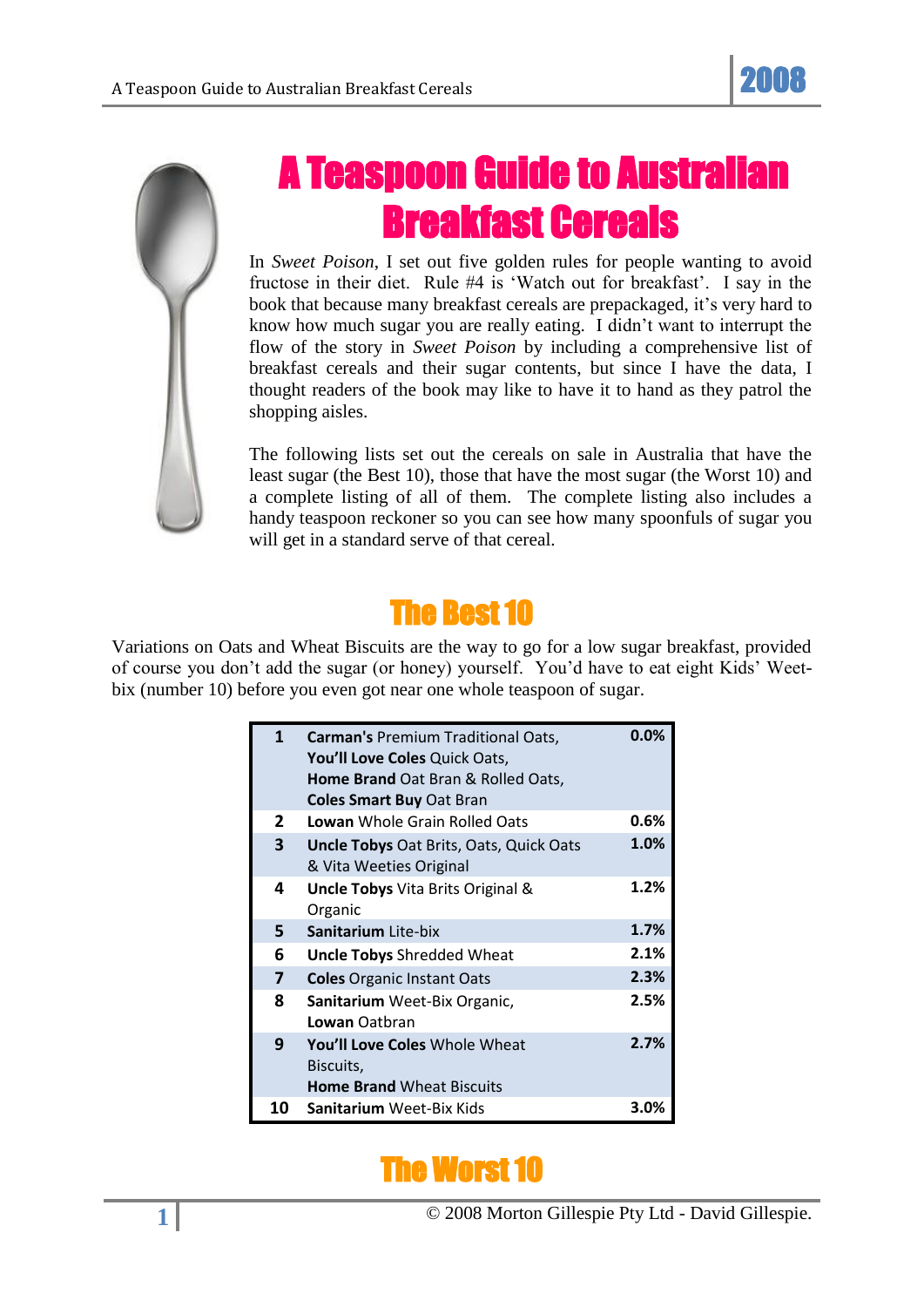

The usual suspects fill-up the list of cereals with the highest amount of sugar. One small bowl (50g) of Cocoa Puffs from Coles or Woolworths' house brands will deliver over five teaspoons of sugar. Health nuts might be a bit surprised by some of the other entries in the Worst 10. Whenever you see Honey or Sultanas in the name of a cereal, it's usually a good idea to carefully check the sugar content.

| $\mathbf{1}$ | You'll Love Coles Cocoa Puffs,                 | 44.0% |
|--------------|------------------------------------------------|-------|
|              | <b>Home Brand Cocoa Puffs</b>                  |       |
| 2            | <b>Kelloggs Froot Loops</b>                    | 41.7% |
| 3            | <b>Kelloggs Frosties</b>                       | 41.3% |
| 4            | Kelloggs All Bran Wheat Flakes Honey<br>Almond | 39.0% |
| 5.           | <b>Kelloggs Cocoa Pops</b>                     | 36.7% |
| 6            | <b>Uncle Tobys Oats Temptations</b>            | 34.0% |
|              | Sultanas, Apples & Honey                       |       |
| 7            | <b>Uncle Tobys Plus Sultanas 'n Bran</b>       | 32.4% |
| 8            | Kelloggs Nutrigrain & Cocoa Pops Chex          | 32.0% |
| 9            | Nestlé Nesquick,                               | 31.7% |
|              | <b>Kelloggs Crunchy Nut Corn Flakes</b>        |       |
| 10           | Nestlé Milo,                                   | 31.3% |
|              | You'll Love Coles Frooty Rings,                |       |
|              | 100 Healthy Calories Hi-Lite Cereal            |       |

## The Complete List

The complete listing for Breakfast Cereals is broken down by the Brand name of the Cereal. The first column tells you approximately how many teaspoons of sugar you will consume if you eat a 50g bowl of the cereal. Not all cereals weigh the same for a given volume. A bowl of cornflakes will be lighter than the same size bowl of Muesli, but to make the comparison meaningful I have calculated all the servings on the basis of a 50g bowl. For most cereals that represents about the amount that a child would consume. An adult could safely double the amount of sugar as a rough rule of thumb. I have also included the exact percentage of the cereal which is sugar (by weight) in the far right column.

Since the sugar in cereals is either added table sugar or fruit sugar, both of which are half (or more) fructose (which is the same as the sugar in your cupboard), I have not adjusted the sugar quantities which appear on the labels.

| <b>Teaspoons</b><br>per Serve<br>(50g)                                               | <b>Cereal</b>               | <b>Percentage Sugar</b> |
|--------------------------------------------------------------------------------------|-----------------------------|-------------------------|
|                                                                                      | <b>100 Healthy Calories</b> |                         |
| $\begin{array}{ccccc}\n\bullet & \bullet & \bullet & \bullet & \bullet\n\end{array}$ | Hi-Lite Cereal              | 31.3%                   |
|                                                                                      | <b>Brookfarm</b>            |                         |
| $\bullet\bullet$                                                                     | Macadamia Muesli Natural    | 14.6%                   |
| $\bullet\bullet$                                                                     | Macadamia Muesli Toasted    | 18.8%                   |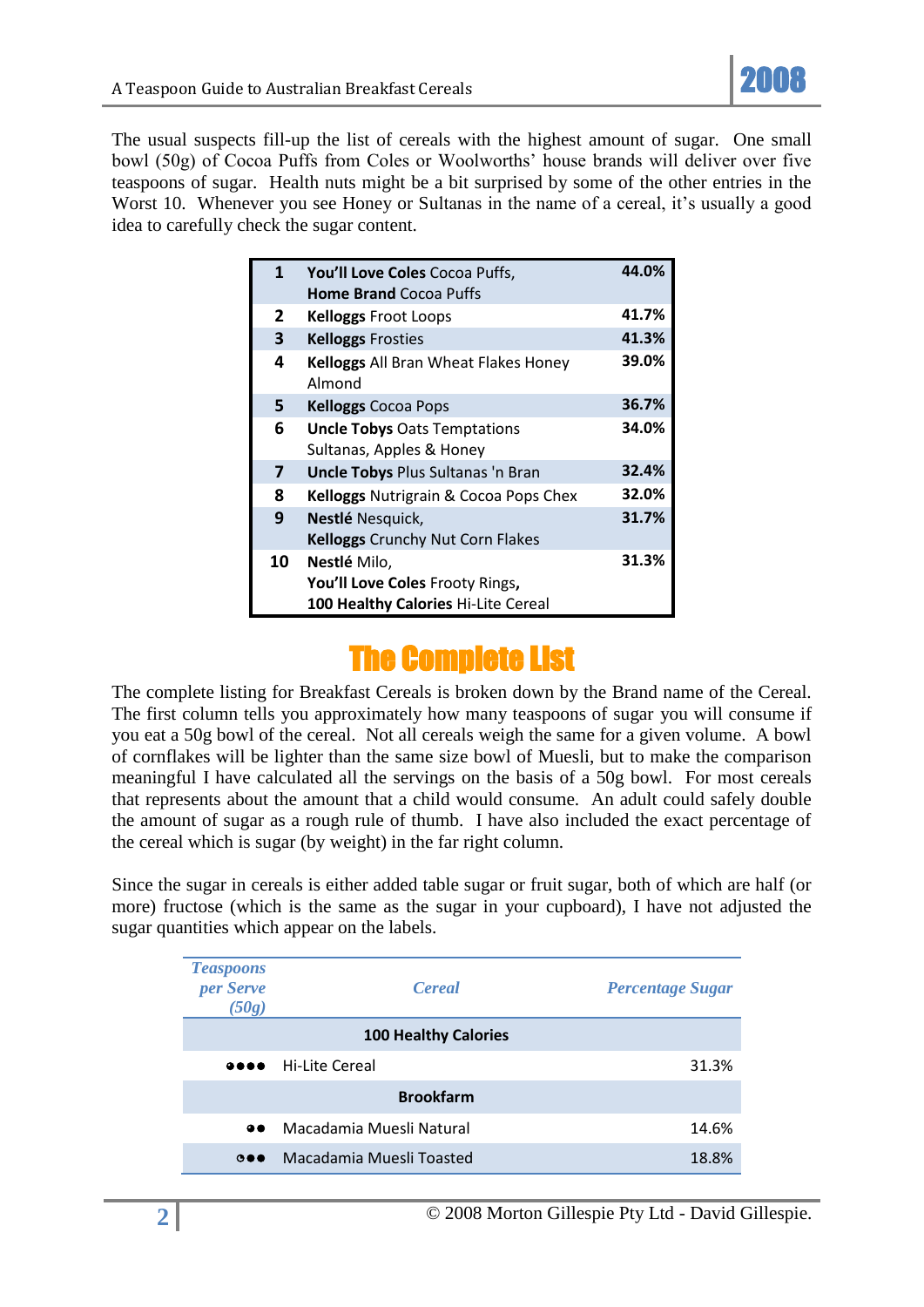| <b>Teaspoons</b><br>per Serve<br>(50g) | <b>Cereal</b>                         | <b>Percentage Sugar</b> |
|----------------------------------------|---------------------------------------|-------------------------|
| 0 0 0                                  | Macadamia Muesli Gluten Free          | 20.3%                   |
|                                        | Carman's                              |                         |
| 0                                      | <b>Classic Fruit Muesli</b>           | 8.2%                    |
| $\bullet$                              | Natural Blend Muesli                  | 11.1%                   |
| ٠                                      | <b>Original Recipe Muesli</b>         | 6.7%                    |
| O                                      | <b>Premium Traditional Oats</b>       | 0.0%                    |
|                                        | <b>Coles</b>                          |                         |
| $\bullet$                              | Organic Instant Oats Original         | 2.3%                    |
| $\bullet\bullet$                       | Organic Instant Oats Apple & Cinnamon | 11.7%                   |
| $\bullet\bullet$                       | <b>Organic Instant Oats Honey</b>     | 13.7%                   |
| o                                      | Smart Buy Oat Bran                    | 0.0%                    |
|                                        | <b>Dick Smith</b>                     |                         |
|                                        | <b>Bush Foods Breakfast</b>           | 23.3%                   |
|                                        | <b>Bush Foods Muesli</b>              | 24.2%                   |
|                                        | <b>Freedom Foods</b>                  |                         |
| $\circ \bullet \bullet$                | Corn Flakes Gluten Free               | 19.8%                   |
|                                        | <b>Ultra-Rice Gluten Free</b>         | 16.8%                   |
|                                        | Kellogg's                             |                         |
| $\bullet\bullet$                       | All Bran Original                     | 13.6%                   |
|                                        | All Bran Wheat Flakes                 | 16.3%                   |
|                                        | All Bran Tropical                     | 27.3%                   |
|                                        | All Bran Wheat Flakes Honey Almond    | 39.0%                   |
| $\bullet\bullet\bullet$                | Coco Pops Coco Rocks                  | 28.3%                   |
|                                        | Coco Pops Chex                        | 32.0%                   |
| $\circ\bullet\bullet\bullet$           | Coco Pops                             | 36.7%                   |
|                                        | <b>Corn Flakes</b>                    | 8.0%                    |
| $\bullet\bullet$                       | Corn Flakes Wholegrain                | 13.5%                   |
|                                        | <b>Crispix Honey</b>                  | 24.0%                   |
| $\bullet\bullet\bullet$                | <b>Crunchy Nut Clusters</b>           | 18.9%                   |
| $\bullet\bullet\bullet\bullet$         | Crunchy Nut Corn Flakes               | 31.7%                   |
| ,,,                                    | Froot Loops                           | 41.7%                   |
|                                        | Frosties                              | 41.3%                   |
| $\bullet\bullet$                       | Guardian                              | 11.7%                   |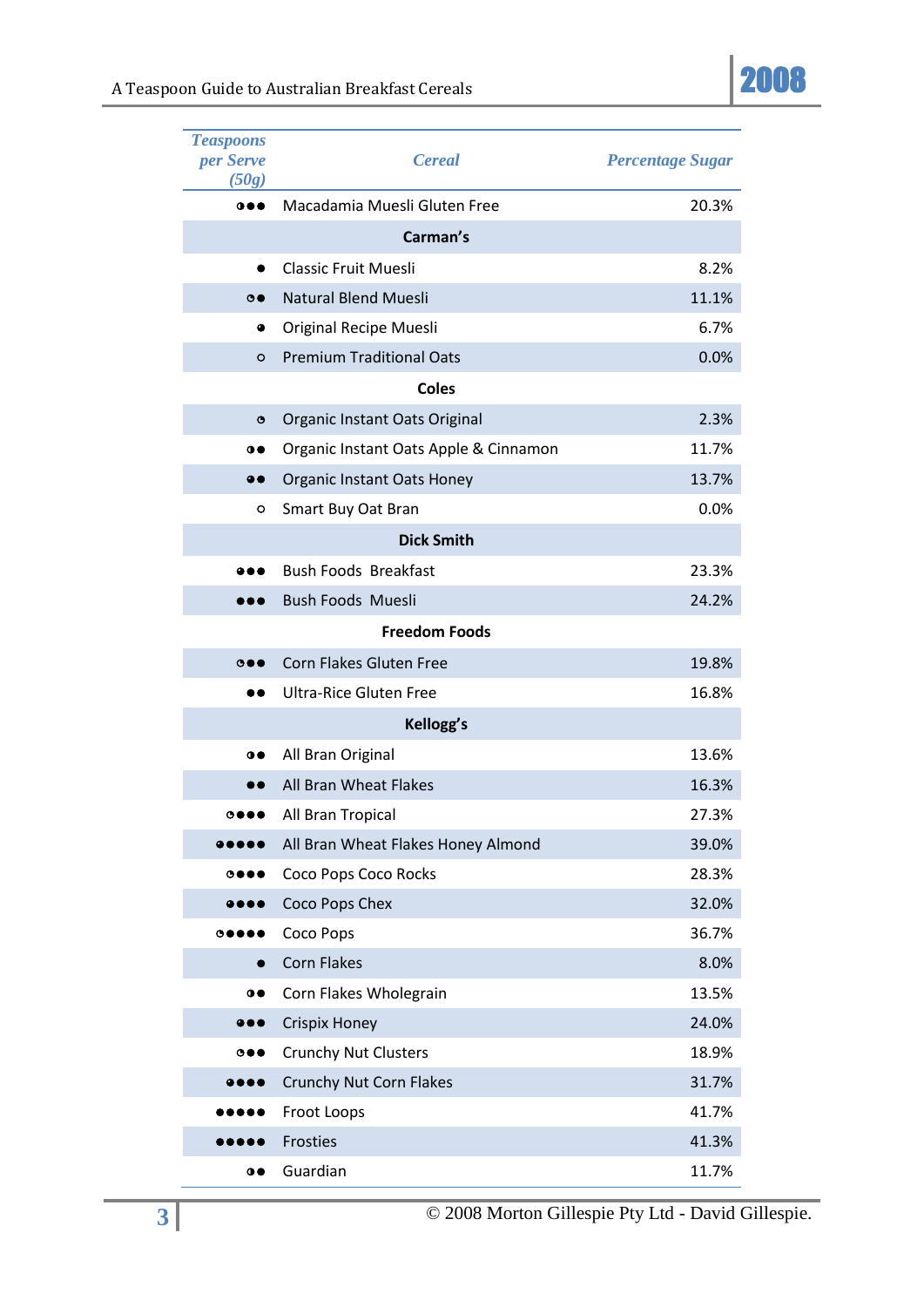

| <b>Teaspoons</b><br>per Serve<br>(50g) | <b>Cereal</b>                    | <b>Percentage Sugar</b> |
|----------------------------------------|----------------------------------|-------------------------|
| $\bullet\bullet\bullet$                | Just Right Tropical              | 18.9%                   |
|                                        | Just Right Original              | 31.1%                   |
| 0000                                   | Komplete Oven Baked Muesli       | 29.6%                   |
|                                        | Mini-Wheats 5 Grains             | 8.8%                    |
| $\bullet$                              | Mini-Wheats Blackcurrant Flavour | 10.0%                   |
| $\bullet\bullet$                       | Mini-Wheats Golden Honey         | 12.5%                   |
|                                        | Nutri-grain                      | 32.0%                   |
|                                        | <b>Rice Bubbles</b>              | 9.0%                    |
| $\bullet\bullet$                       | Special K                        | 14.7%                   |
| D O                                    | Special K Advantage              | 16.0%                   |
|                                        | Special K Honey & Almond         | 24.0%                   |
|                                        | <b>Special K Forest Berries</b>  | 25.7%                   |
| $\bullet\bullet\bullet$                | Sultana Bran                     | 22.7%                   |
| 0000                                   | Sultana Bran Crunch              | 28.4%                   |
| $\bullet\bullet\bullet$                | <b>Sustain Selection</b>         | 19.8%                   |
| $\bullet\bullet\bullet$                | <b>Sustain Original</b>          | 20.4%                   |
|                                        | Lowan                            |                         |
| 0 0 0 0                                | Cocoa Bombs                      | 29.7%                   |
| $\bullet$                              | <b>GI Fast Energy Release</b>    | 13.2%                   |
|                                        | GI Maintain Energy Relase        | 15.6%                   |
| $\circ \bullet \bullet$                | <b>GI Gradual Energy Release</b> | 18.2%                   |
| 0 0 0                                  | <b>Kids Dinosaurs</b>            | 20.6%                   |
| 000                                    | Kids Honey O's                   | 22.0%                   |
| $\bullet\bullet\bullet$                | <b>Kids Grizzlies</b>            | 22.9%                   |
| $\bullet$                              | Muesli Walnut & Mango            | 12.0%                   |
| $\bullet\bullet$                       | Muesli Apricot & Almond          | 13.1%                   |
| $\bullet\bullet$                       | Muesli Fruit & Nut               | 14.4%                   |
| 90                                     | Muesli Tropical Fruit            | 14.6%                   |
| $\circ\bullet\bullet\bullet$           | Muesli Swiss                     | 26.4%                   |
| $\bullet$                              | Multibran                        | 12.5%                   |
| $\bullet\bullet$                       | Multiflakes Tropical Fruit       | 16.0%                   |
|                                        | Multiflakes Fruit & Nuts         | 17.1%                   |
| $\bullet$                              | Oatbran                          | 2.5%                    |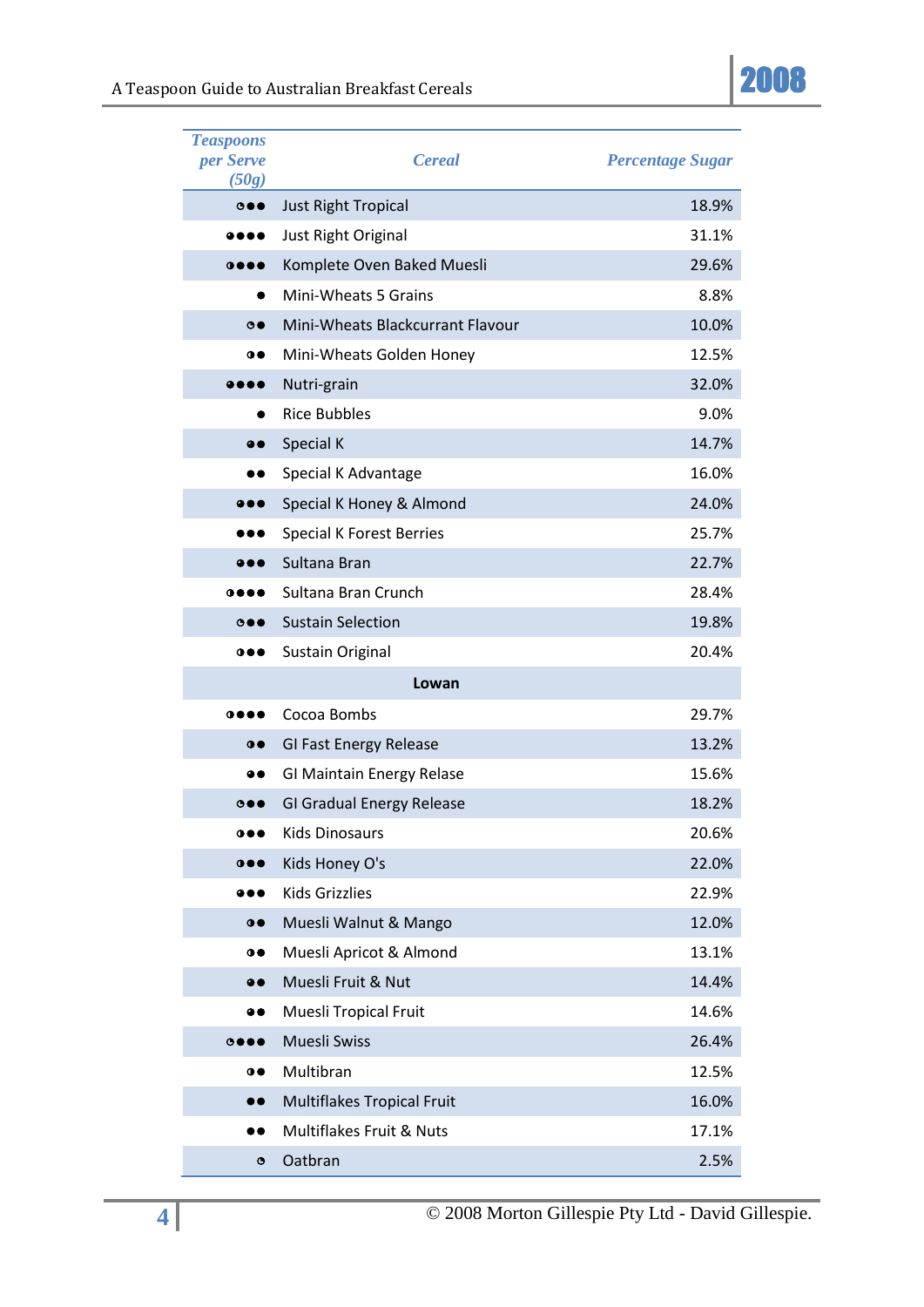

| <b>Teaspoons</b><br>per Serve<br>(50g) | <b>Cereal</b>                             | <b>Percentage Sugar</b> |
|----------------------------------------|-------------------------------------------|-------------------------|
| $\circ$                                | Whole Grain Rolled Oats                   | 0.6%                    |
|                                        | <b>Nestlé</b>                             |                         |
| 000                                    | Cheerios                                  | 21.7%                   |
|                                        | Milo                                      | 31.3%                   |
|                                        | Nesquik                                   | 31.7%                   |
|                                        | Sanitarium                                |                         |
| $\bullet\bullet\bullet$                | Curios Apple Cinnamon                     | 20.3%                   |
| 000                                    | <b>Curios Pancake Flavour</b>             | 20.3%                   |
| $\bullet\bullet\bullet$                | Curios Wildberry Flavour                  | 20.3%                   |
| $\circ \bullet \bullet$                | Granola Clusters Vanilla & Almond         | 19.2%                   |
|                                        | Granola Clusters Blueberry & Apple        | 22.8%                   |
|                                        | <b>Honey Weets</b>                        | 25.0%                   |
|                                        | Light'n'Tasty Apple & Cranberry           | 23.5%                   |
|                                        | Light'n'Tasty Mango & Passionfruit        | 23.5%                   |
| D O                                    | Light'n'Tasty Apricot                     | 24.0%                   |
| ,,,                                    | Light'n'Tasty Triple Berry                | 24.3%                   |
| ۰                                      | Lite-bix                                  | 1.7%                    |
| ۰                                      | <b>Weet-Bix Organic</b>                   | 2.5%                    |
| ۰                                      | Weet-Bix Kids                             | 3.0%                    |
| $\bullet$                              | <b>Weet-Bix Original</b>                  | 3.3%                    |
|                                        | Weet-Bix Hi-Bran                          | 8.5%                    |
| $\bullet$                              | Weet-Bix Multi-grain                      | 9.8%                    |
| $\bullet\bullet\bullet$                | Weet-Bix Crunch                           | 20.3%                   |
| $\bullet\bullet\bullet$                | <b>Weet-Bix Fruity Apricot</b>            | 22.3%                   |
|                                        | <b>Weet-Bix Fruity Strawberry</b>         | 22.3%                   |
|                                        | Weet-Bix Fruity Wildberry                 | 22.3%                   |
|                                        | <b>Uncle Tobys</b>                        |                         |
| $\bullet\bullet$                       | <b>Bran Plus</b>                          | 14.4%                   |
|                                        | Fruity Bites Wildberry                    | 24.3%                   |
| ,,,                                    | Fruity Bites Apple & Vanilla              | 24.6%                   |
|                                        | Fruity Bites Mango & Passionfruit         | 24.6%                   |
| $\bullet\bullet\bullet$                | Healthwise for Women 40+                  | 21.1%                   |
|                                        | Healthwise for Bowel and Digestive System | 23.8%                   |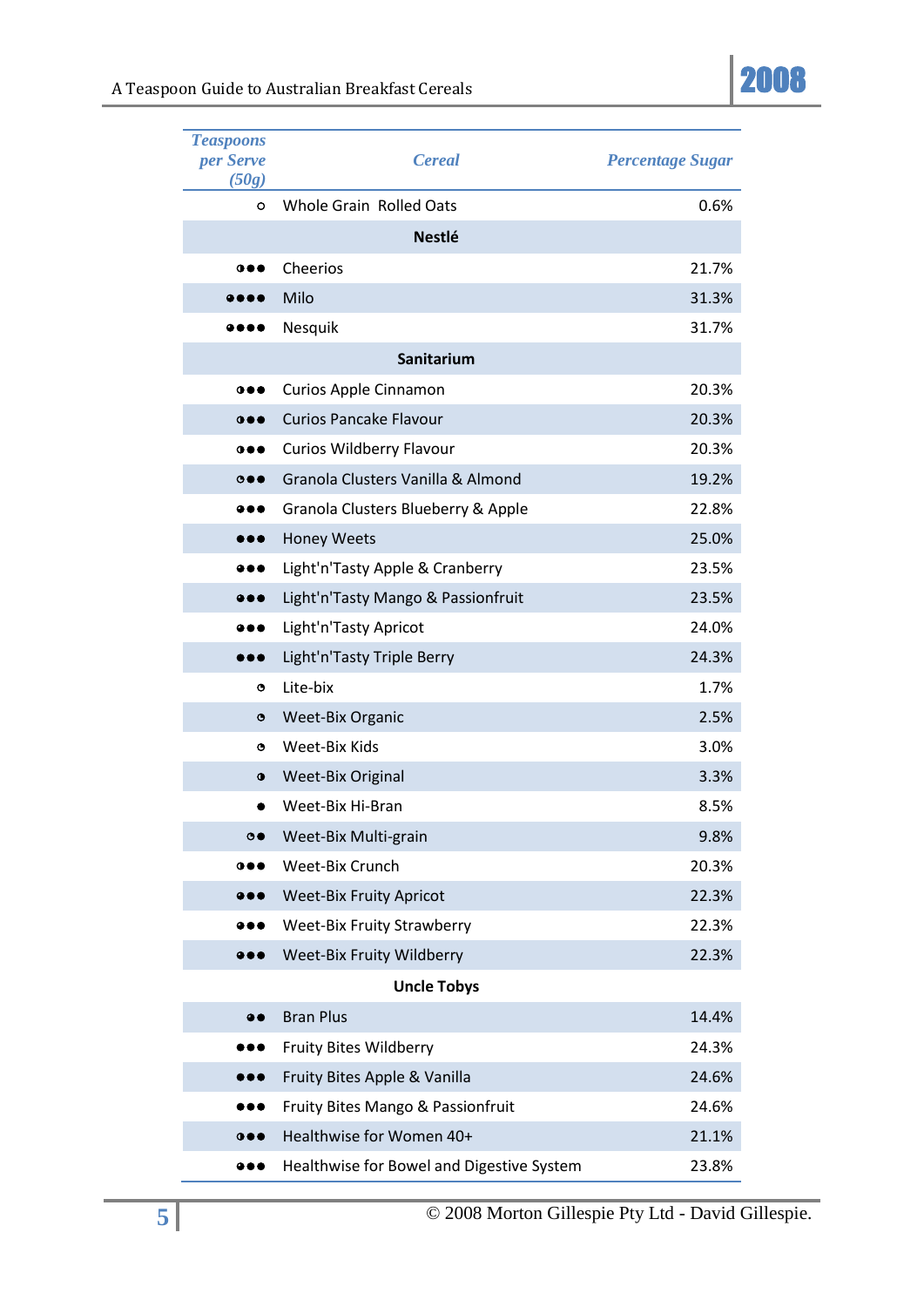

| <b>Teaspoons</b><br>per Serve<br>(50g) | <b>Cereal</b>                               | <b>Percentage Sugar</b> |
|----------------------------------------|---------------------------------------------|-------------------------|
| 0000                                   | Healthwise for Heart and Circulatory System | 30.0%                   |
|                                        | Low Fat Muesli                              | 22.3%                   |
| $\bullet\bullet$                       | Natural Style Muesli Apple & Berry          | 14.8%                   |
|                                        | Natural Style Muesli Summer Fruits          | 17.2%                   |
| $\circ \bullet \bullet$                | Natural Style Muesli Original Swiss         | 19.7%                   |
|                                        | <b>Nut Feast</b>                            | 22.7%                   |
| $\bullet\bullet$                       | Oat Flakes                                  | 12.0%                   |
| o                                      | <b>OatBrits</b>                             | 1.0%                    |
| O                                      | <b>Oats Traditional</b>                     | 1.0%                    |
| 0000                                   | Oats So Tasty                               | 29.3%                   |
| 0000                                   | <b>Oats Temptations Selections</b>          | 29.3%                   |
| .                                      | Oats Temptations Sultanas, Apples & Honey   | 34.0%                   |
| 0 0 0                                  | Plus Sports Lift                            | 22.0%                   |
|                                        | Plus Muesli Flakes                          | 24.0%                   |
| ,,,                                    | Plus Crisp 'n Crunchy                       | 24.4%                   |
| D O                                    | Plus Protein Lift                           | 25.3%                   |
|                                        | Plus Fibre Lift                             | 26.0%                   |
| $\bullet\bullet\bullet$                | <b>Plus Anitoxidant Lift</b>                | 28.0%                   |
|                                        | Plus Sultanas 'n Bran                       | 32.4%                   |
| ο                                      | <b>Quick Oats</b>                           | 1.0%                    |
| $\bullet\bullet\bullet$                | <b>Quick Oats Creamy Honey</b>              | 26.3%                   |
| ٥                                      | <b>Shredded Wheat</b>                       | 2.1%                    |
| O                                      | Vita Brits Original                         | 1.2%                    |
| ٥                                      | Vita Brits Organic                          | 1.2%                    |
| O                                      | Vita Weeties Original                       | 1.0%                    |
| $\bullet\bullet$                       | Vita Weeties Fruit & Nut                    | 12.2%                   |
|                                        | <b>Weight Watchers</b>                      |                         |
| $\circ\bullet\bullet\bullet$           | <b>Berry Flakes</b>                         | 26.3%                   |
|                                        | Fruit & Fibre                               | 30.7%                   |
| 90                                     | Fruity Muesli Orchard                       | 13.7%                   |
| $\bullet\bullet\bullet$                | <b>Fruity Muesli</b>                        | 20.8%                   |
| $\bullet\bullet\bullet$                | <b>Tropical Breakfast</b>                   | 30.2%                   |
|                                        | <b>Woolworths</b>                           |                         |